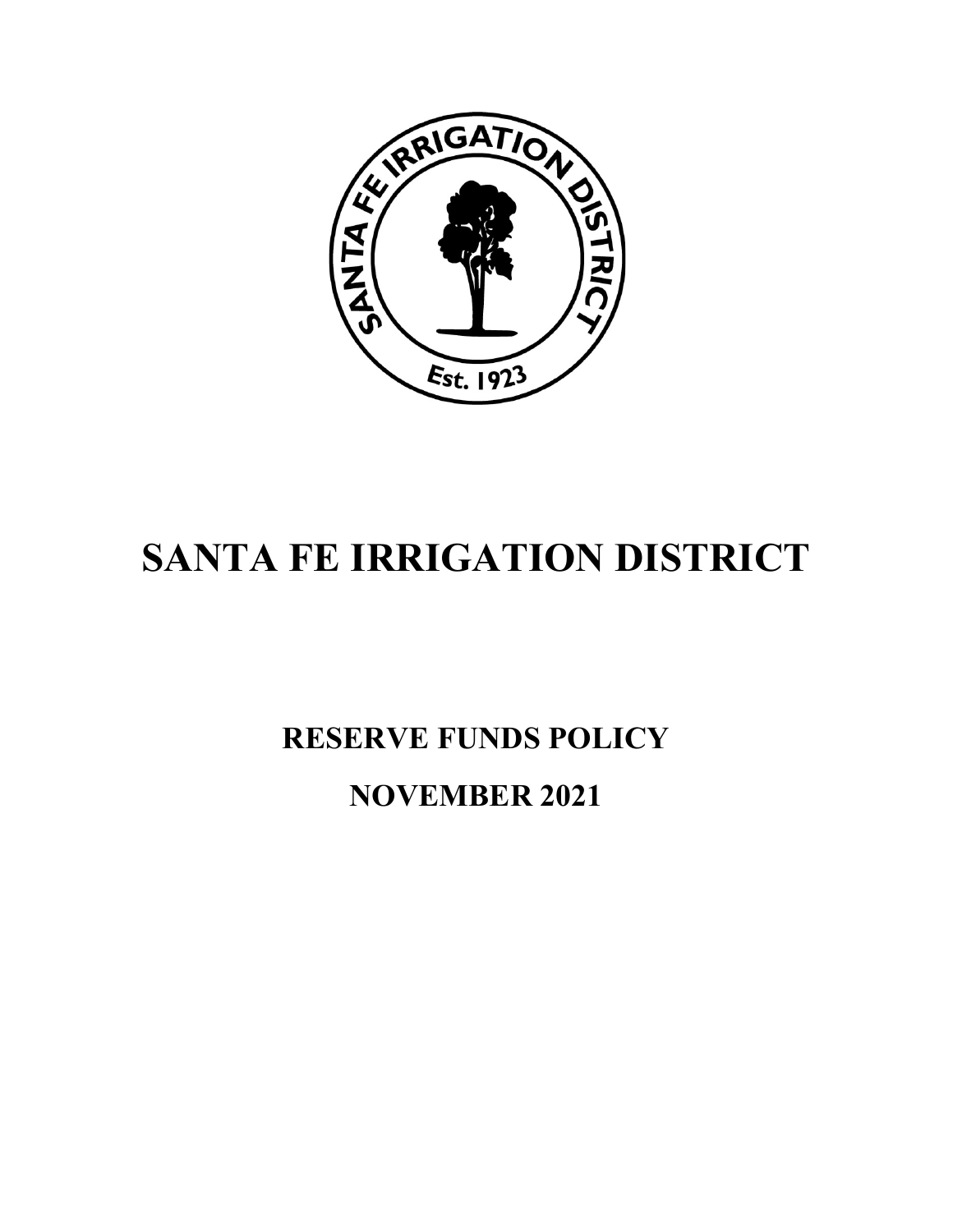### **SANTA FE IRRIGATION DISTRICT RESERVE FUNDS POLICY**

#### 1. **Policy Statement**

A key element of prudent financial planning is to ensure that sufficient funding is available for current and future operating, capital, and debt service needs. Through planning and undertaking regular cost-of-service review, the Santa Fe Irrigation District (District) will at all times strive to have sufficient funding generated from current revenues to meet its operating expenditures, Pay-Go (defined below in section 4) for capital projects, and debt service cost obligations. Additionally, fiscal responsibility requires anticipating the likelihood of and preparing for unforeseen events. This Reserves Funds Policy outlines specific accounts to meet these planned and unforeseen obligations.

The Board of Directors (Board) may designate specific fund accounts and maintain minimum fund balances consistent with statutory obligations that it has determined to be in the best interest of the District. The Policy directives outlined in this document are intended to ensure the District has sufficient funds to meet current and future needs. The Board will annually review and approve reserve amounts for each fund at the completion of the District annual audit.

#### 2. **Definitions**

There are two types of net Funds:

- I. RESTRICTED FUNDS: Restrictions on the use of these funds are imposed by an outside source such as creditors, grantors, contributors, laws, or regulations governing use.
- II. UNRESTRICTED FUNDS: These funds have no externally imposed use restrictions. The use of unrestricted funds is at the discretion of the Board. Unrestricted funds can be designated for a specific purpose, which is determined by the Board. The Board also has the authority to redirect the use of these funds as the needs of the District change.

### 3. **General Provisions**

The District will maintain operating and capital funds in designated accounts. The target fund balances are considered the minimum necessary to maintain the District's credit worthiness and adequately provide for:

- **Example 5 Compliance with applicable statutory requirements**
- Financing of future capital facilities
- Cash flow requirements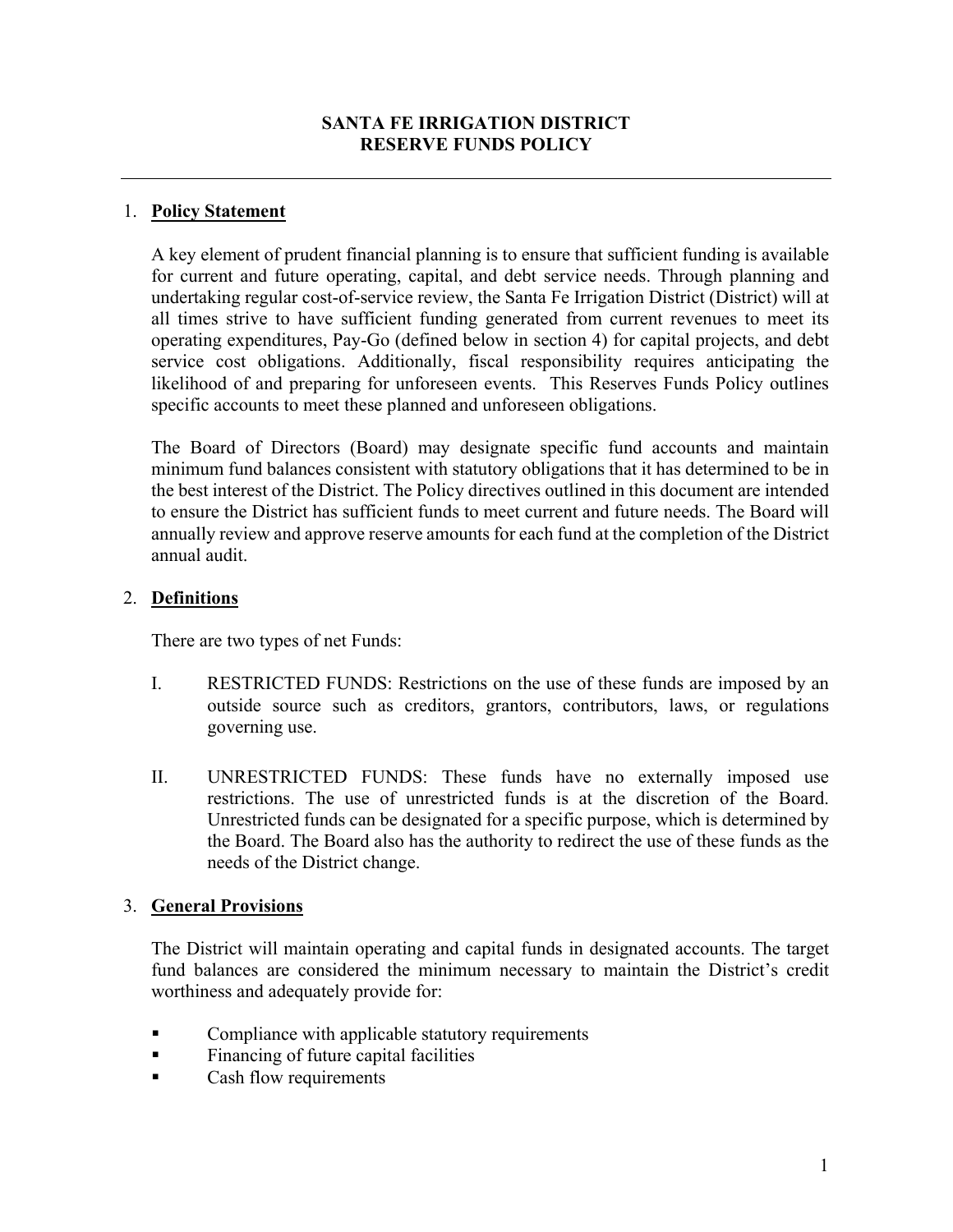- Economic uncertainties, local disasters, and other financial hardships or downturns in the local or national economy
- Contingencies or unforeseen operating or capital needs

Through a variety of policy documents and plans, including the District Administrative Code, District Master Plans, Long Range Financial Plans, and District Strategic Plan, the Board has set forth a number of long-term goals for the District. A fundamental purpose of the District's policy documents and plans is to link what must be accomplished with the necessary resources to successfully do so.

The District has established and will maintain the following Fund accounts:

- Capacity Charge
- Capital Improvement and Replacement
- Operating
- Rate Stabilization
- Local Water
- **Pension Stabilization**

Fund balances will be reviewed on an annual basis at the completion of the District's annual audit to reconcile the fund balances and assess the District's financial capacity to accomplish identified activities and projects.

The minimum target balance established for each fund represents the baseline financial condition that is acceptable to the District from a risk management and financial planning perspective. Maintaining funds at appropriate levels is an ongoing business process that consists of a periodic assessment of revenues and expenditure levels. This assessment includes (either alone or in combination with each other), but is not limited to, a review of fees and charges, water usage, capital financing methods, rate of return on investment of funds, and levels of capital expenditures. A maximum balance is established for each fund as a way to ensure that the District may prioritize capitalization of each reserve as the Board may see as necessary and prudent, while not holding excess monies that may unduly impact ratepayers.

### 4. **Santa Fe Irrigation District Funds**

### I. RESTRICTED FUNDS

a. *Capacity Charge Fund*: The Capacity Charge Fund is a Restricted Fund governed by state law. The District collects capacity charge revenue and allocates expenditures in accordance with Government Code Section § 66013.

Source of Funds:

- Prior year ending balance carried forward
- Capacity Charge revenues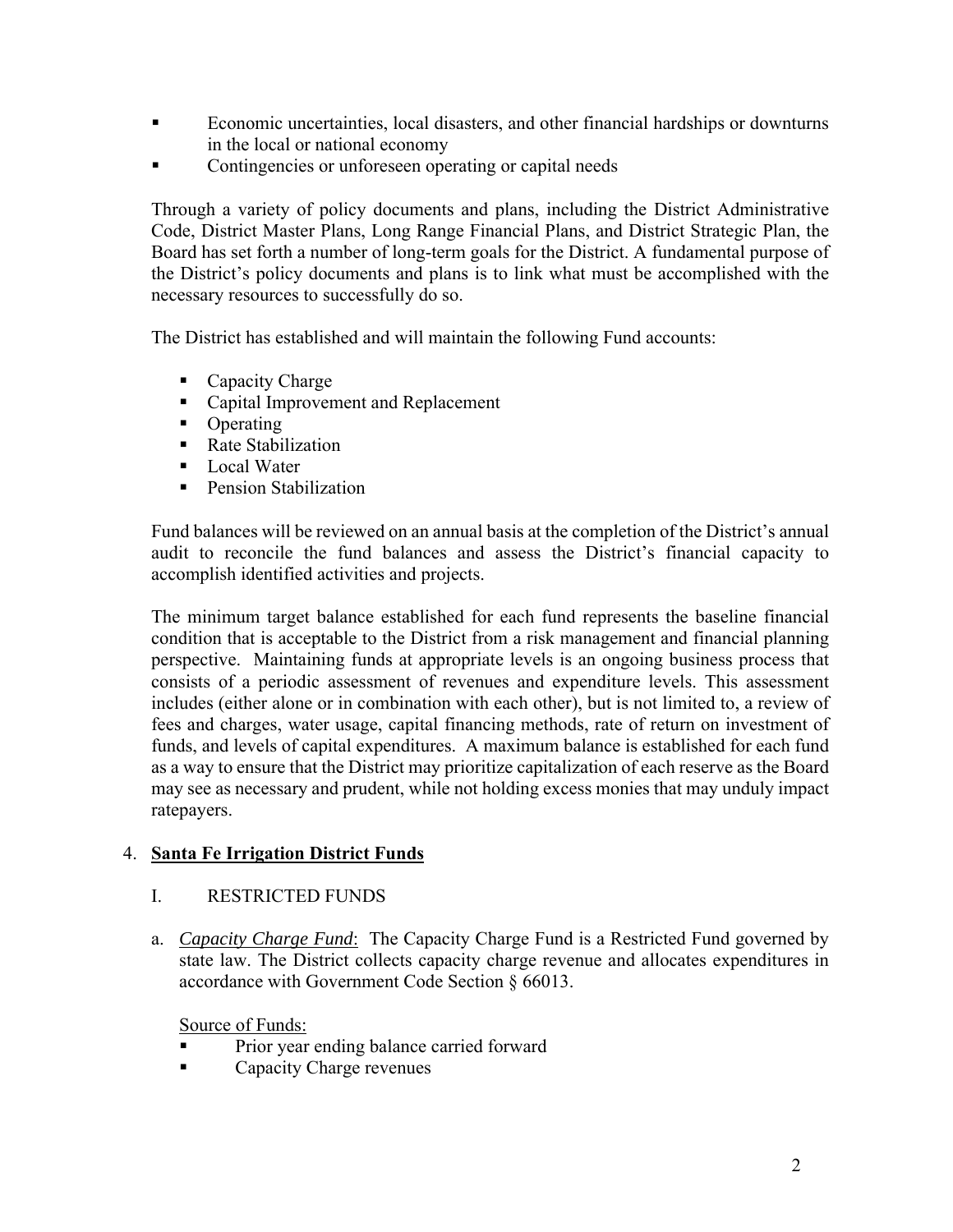Designation of Expenses:

- Growth/expansion related capital improvements
- System upgrades/enhancements

## II. UNRESTRICTED FUNDS

The source of funds for each of the listed unrestricted fund may come from any other unrestricted fund as seen fit by the Board of Directors, so long as maximum Policy levels are not exceeded.

a. *Capital Improvement and Replacement Fund*: The Capital Improvement and Replacement Fund is an unrestricted fund, which is designated by the Board for capital improvements to meet regulatory requirements, system reliability, facility replacement projects, and future infrastructure upgrades, among other items. These capital improvements are identified in the Asset Management Master Plan ("AMMP") and outlined in the District's (including joint facilities) ten-year Capital Improvement Program. The funds are accumulated and drawn down in a manner consistent with this Policy. The Board reviews utilization and funding of the Capital Improvement and Replacement Fund during the District's annual budget process and updated during District mid-year projections. It is the Board's intent to annually deposit all property tax revenues and an amount equal to the District's total annual depreciation and amortization into the fund for Pay-Go of capital expenditures, in combination with any additional amount(s) as determined by the Board.

Source of Funds:

- Prior year ending balance carried forward
- Allocation of funds by Board action
- Annual contribution from operating revenue in an amount equal to depreciation and amortization expense
- San Dieguito Water District (SDWD) contributions RE Badger capital expenses
- Property tax revenue

Designation of Expenses / Uses:

- Capital improvement projects
- **Exercise 2** Capital repairs and replacement projects
- **Major equipment acquisitions**
- **The Set of Set of the Set of the Set of the Set of the Set of the Set of the Set of the Set of the Set of the Set of the Set of the Set of the Set of the Set of the Set of the Set of the Set of the Set of the Set of the S**
- Emergency capital repairs and replacement

Target Fund Balance: The Capital Improvement and Replacement Fund target balance shall not exceed 100% of the total of the Pay-Go portion of the first three years of the current ten-year Capital Improvement Program (CIP) costs as identified in the Asset Management Master Plan. The Capital Improvement Fund target balance shall at all times equal or exceed 100% of the Pay-Go portion of the current fiscal year's CIP, 50%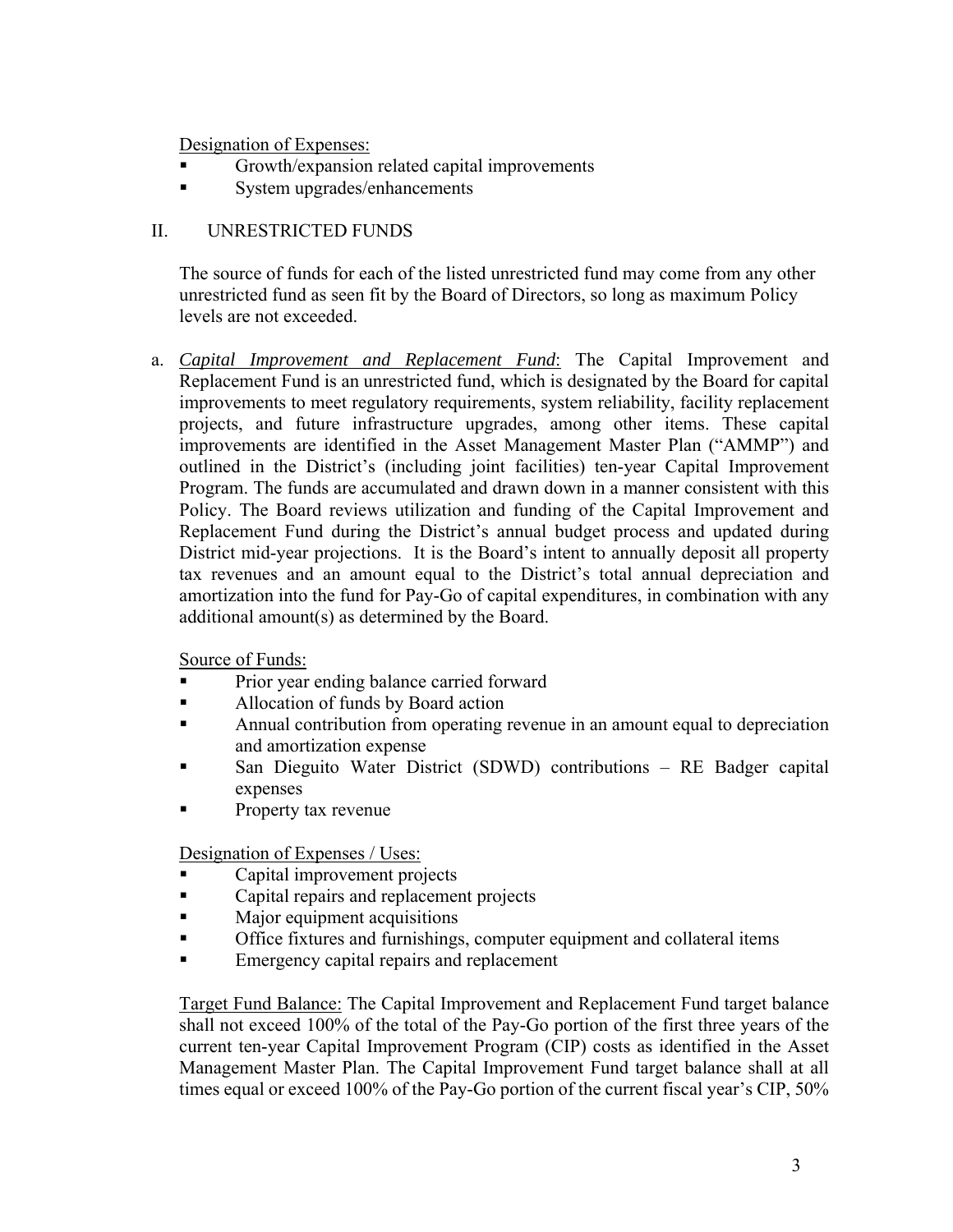of the Pay-Go portion of the following fiscal year's CIP, and 25% of the Pay-Go portion of the succeeding fiscal year's CIP.

Pay-Go is defined as the portion of capital expenditures that are not funded through debt issuance.

b. *Operating Fund*: The Operating Fund is an Unrestricted Fund that is designated by the Board to maintain working capital for current operations in the event of unforeseen circumstances. Utilization of the operating fund shall only be based on Board action, and any request by Staff to use the fund that shall bring the reserve below minimum Reserve Funds Policy levels shall also be accompanied by a plan and timeline for replenishment.

Source of Funds:

- Prior year ending balance carried forward
- Allocation of funds by Board action
- Net operating income

Designation of Expenses / Uses:

- Funding requirements due to short term revenue and expenditure imbalance
- Intra-fiscal year cash flow timing without Board approval, so long as the fund balance is not impaired by fiscal year-end

Target Fund Balance: The Operating Fund target balance shall be a minimum of sixty (60) days and a maximum of one hundred and twenty (120) days of the current fiscal year's operating budget, less depreciation / amortization and any portion of costs paid by SDWD.

c. *Rate Stabilization:* The Rate Stabilization Fund is an Unrestricted Fund utilized to avoid unacceptable rate increases in combination with a cost-of-service study. Additionally, the fund may be utilized to accommodate a temporary reduction in revenues or increase in expenses such as (but not limited to) short term reductions in water sales and / or the purchase of imported water due to lack of local water. This fund may also be utilized to maintain compliance with any indebtedness obligations. Utilization of the rate stabilization fund shall only be based on Board action, and any request by Staff to use the fund that shall bring the reserve below minimum Reserve Funds Policy levels shall also be accompanied by a plan and timeline for replenishment.

Source of Funds:

- **Prior year ending balance carried forward**
- Allocation of funds by Board action
- Net operating income

Designation of Expenses / Uses:

Provide operating revenue to offset unacceptable rate increases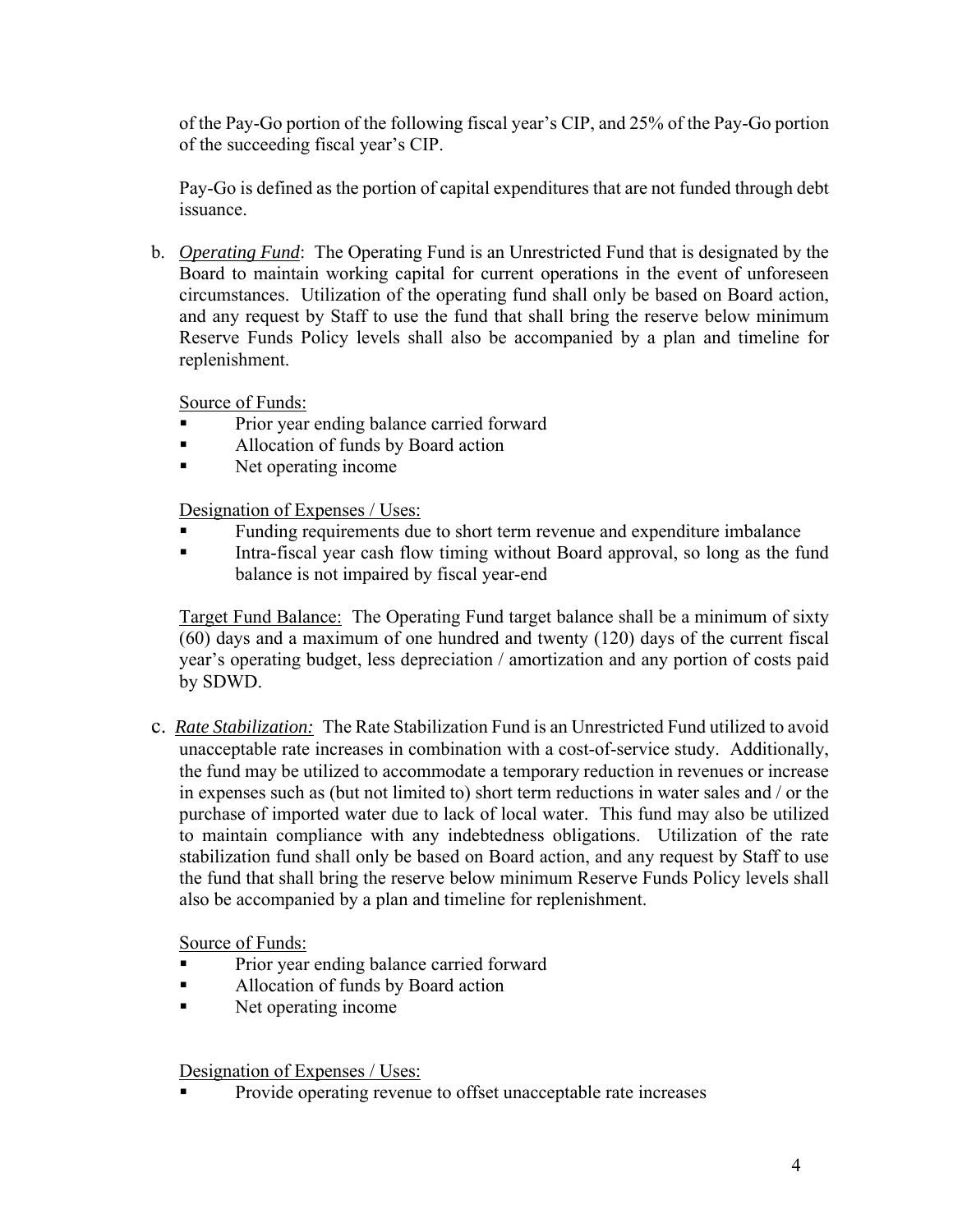- Offset water sales revenue loss or sudden increase in expenses
- **Purchase of additional imported water to offset lack of local water**
- Compliance with debt service obligations

Target Fund Balance: The Rate Stabilization Fund target balance shall not fall below the sum of the following:

 100% of the cost to replace the current fiscal year's budget for local water with San Diego County Water Authority (SDCWA) untreated water – calculated as the current melded untreated M&I supply rate plus the transportation rate at the time of reserve reconciliation

And shall not at any time exceed the sum of the following:

- One year of principal and interest payments on indebtedness
- **100% of the cost to replace the current fiscal year's budget for local water with** SDCWA untreated water – calculated as the current melded untreated M&I supply rate plus the transportation rate at the time of reserve reconciliation
- **25%** of the current fiscal year's budgeted variable water sales revenue
- d. *Local Water:* The Local Water Fund is an unrestricted fund intended to segregate expenditure savings that are generated due to a greater utilization of local water than projected to set potable water rates for customers. These savings deposited into the Local Water Fund are generated through the rate(s) charged to potable water customers who utilize tier(s) or a unitary rate that includes imported water. Any funds deposited into this fund will be returned to customers who purchase water at imported water tier(s) or a unitary rate, through one of two means: 1. during subsequent cost-of-service development to offset imported water costs for all tier(s) or unitary rate that includes imported water for permanent potable water customers in a way that is consistent with cost-of-service principals; or 2. to offset annual imported water cost increase(s) from SDCWA that are passed on to District customers. The goal of the Board is to return any fund balance to customers each January  $1<sup>st</sup>$ ; however, the Board may modify this timeline if necessary.

Source of Funds:

 Savings on purchased water from SDCWA as compared to projections utilized to set potable water rates

Designation of Expenses / Uses:

 Utilization to offset imported potable water costs for any customer class tier(s) or uniform rate that includes such costs

Target Fund Balance: There is no minimum or maximum target balances for this fund.

e. Pension Stabilization: The Pension Stabilization Fund is an unrestricted fund established by the Board of Director's Pension Funding Policy. All funds will be